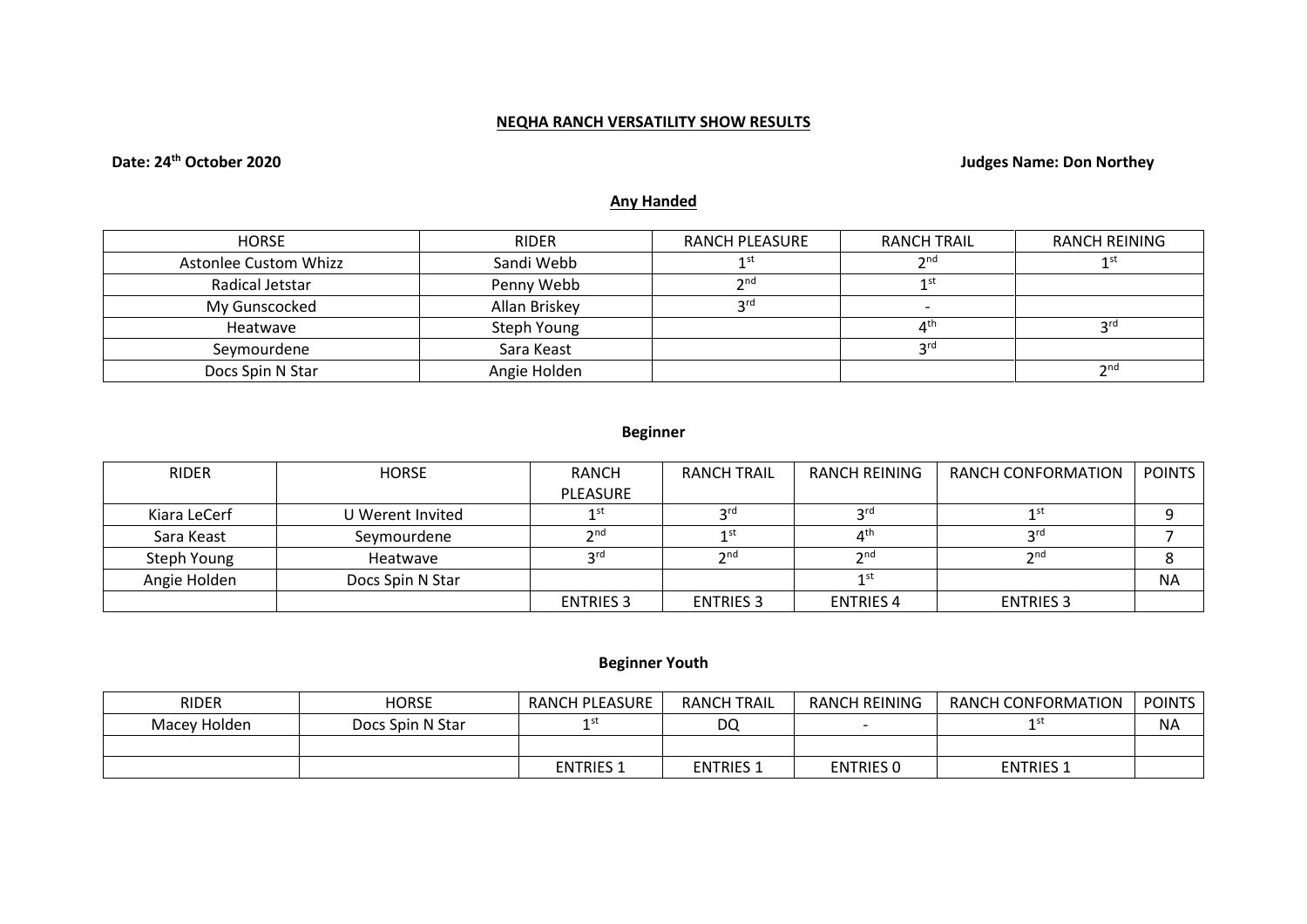#### **Amateur**

| <b>RIDER</b>   | <b>HORSE</b>            | RANCH PLEASURE    | <b>RANCH TRAIL</b> | RANCH REINING                                                                                      | RANCH CONFORMATION | <b>POINTS</b> |
|----------------|-------------------------|-------------------|--------------------|----------------------------------------------------------------------------------------------------|--------------------|---------------|
| Trace Paterson | QXH Bedazzled           |                   | $\gamma$ nd        |                                                                                                    | $2n$ d             |               |
| Maria Jackson  | Keelumbeet Gold Pageant | ord               |                    | 2rd                                                                                                |                    |               |
| Sarah Curtis   | Sophisticated Hick      | $\mathbf{\Omega}$ | 1 st               | $\mathsf{\small \mathsf{\small \mathsf{\small \mathsf{\small \mathsf{\small \mathsf{\tiny{}}}}}}}$ | ord                |               |
|                |                         | <b>ENTRIES 3</b>  | <b>ENTRIES 2</b>   | <b>ENTRIES 3</b>                                                                                   | <b>ENTRIES 3</b>   |               |

#### **Select Amateur**

| <b>RIDER</b> | <b>HORSE</b>         | RANCH PLEASURE   | <b>RANCH TRAIL</b> | RANCH REINING                           | RANCH CONFORMATION | <b>POINTS</b> |
|--------------|----------------------|------------------|--------------------|-----------------------------------------|--------------------|---------------|
| Penny Webb   | Radical Jetstar      |                  | $\mathbf{\Omega}$  |                                         | $\mathsf{p}$ nd    | <b>NA</b>     |
| Sandi Webb   | Astonlee Custom Whiz | $\mathcal{D}$ no | ี 1 Sโ             | ⊿ <t< td=""><td>1 Sl</td><td></td></t<> | 1 Sl               |               |
|              |                      | <b>ENTRIES 2</b> | <b>ENTRIES 2</b>   | <b>ENTRIES 1</b>                        | <b>ENTRIES 2</b>   |               |

## **All Age**

| <b>HORSE</b>            | <b>RIDER</b>  | RANCH PLEASURE   | <b>RANCH TRAIL</b> | <b>RANCH REINING</b> | RANCH CONFORMATION | <b>POINTS</b> |
|-------------------------|---------------|------------------|--------------------|----------------------|--------------------|---------------|
| SSP Elegant Lady        | Allan Briskey |                  |                    | ord                  |                    |               |
| Sophisticated Hick      | Sarah Curtis  | $\mathbf{a}$     | $\n  n$            | $\mathbf{\sim}$ nd   | ኃrd                |               |
| Keelumbeet Gold Pageant | Maria Jackson | $\mathsf{C}$     |                    | 1 St                 | $\mathbf{\sim}$ nd |               |
|                         |               | <b>ENTRIES 3</b> | <b>ENTRIES 2</b>   | <b>ENTRIES 3</b>     | ENTRIES            |               |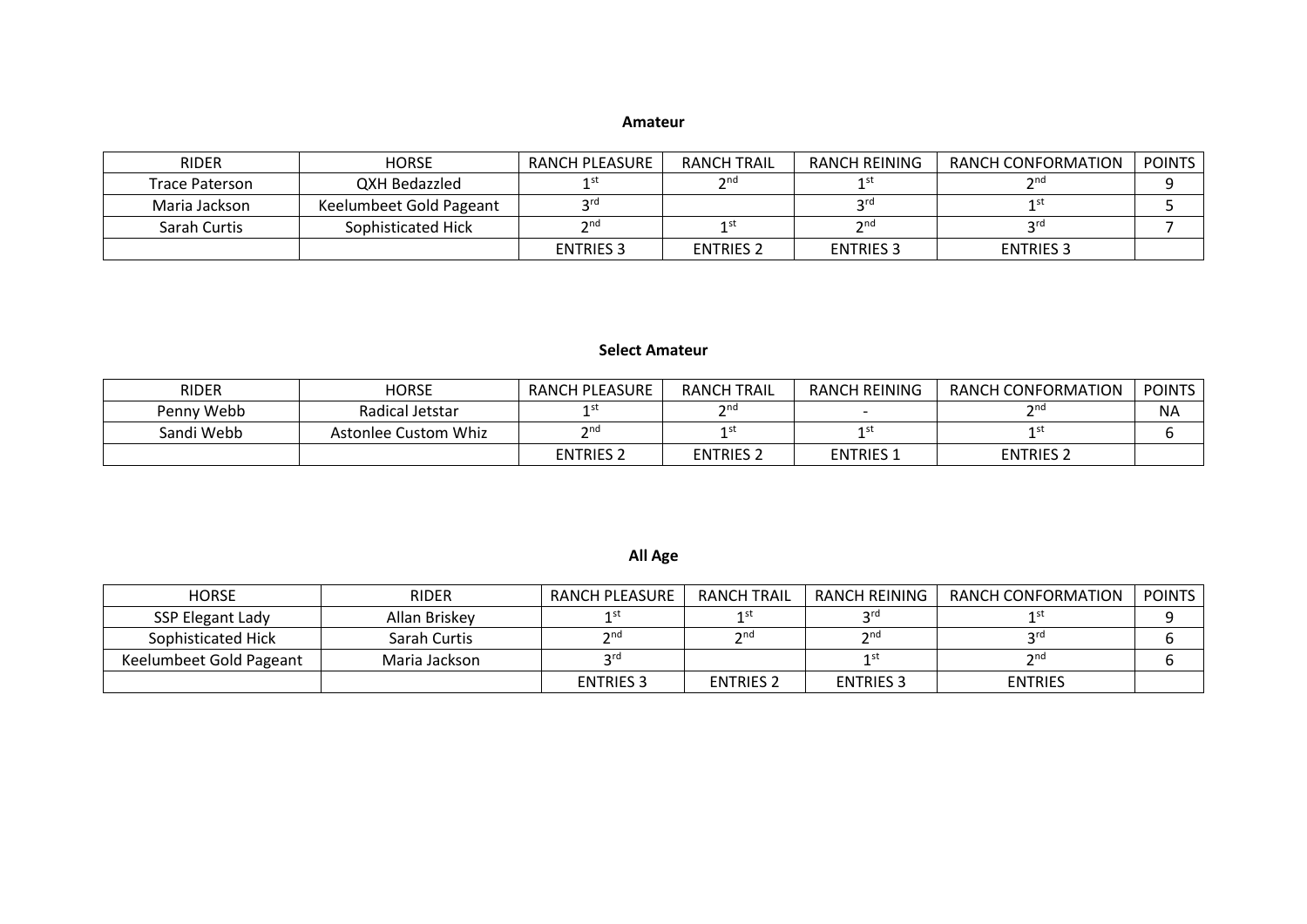#### **Junior Horse**

| <b>HORSE</b>            | <b>RIDER</b>     | RANCH PLEASURE   | <b>RANCH TRAIL</b> | RANCH REINING    | RANCH CONFORMATION | <b>POINTS</b> |
|-------------------------|------------------|------------------|--------------------|------------------|--------------------|---------------|
| GPS Miss D'Or           | Michelle Garrett |                  | $\mathbf{\Omega}$  | ာrd              |                    |               |
| Sophisticated Hick      | Sarah Curtis     | $\gamma$ nd      |                    |                  | ord                |               |
| Keelumbeet Gold Pageant | Maria Jackson    | ord              |                    | 2n <sub>0</sub>  | 2 <sub>nd</sub>    |               |
|                         |                  | <b>ENTRIES 3</b> | <b>ENTRIES 2</b>   | <b>ENTRIES 3</b> | <b>ENTRIES 3</b>   |               |

#### **Senior Horse**

| <b>HORSE</b>     | <b>RIDER</b>     | RANCH PLEASURE            | <b>RANCH TRAIL</b> | RANCH REINING    | <b>RANCH CONFORMATION</b> | <b>POINTS</b> |
|------------------|------------------|---------------------------|--------------------|------------------|---------------------------|---------------|
| SSP Elegant Lady | Allan Briskey    |                           | 1 st               | <b>prd</b>       |                           | 10            |
| Another Pepto    | Michelle Garrett | $\mathsf{\small \neg}$ nd | 2 <sub>nd</sub>    | 1 st             | ord                       |               |
| QXH Bedazzled    | Trace Paterson   | ord                       | <b>2rd</b>         | 2 <sub>nd</sub>  | 2nd                       |               |
|                  |                  | <b>ENTRIES 3</b>          | <b>ENTRIES 3</b>   | <b>ENTRIES 3</b> | <b>ENTRIES 3</b>          |               |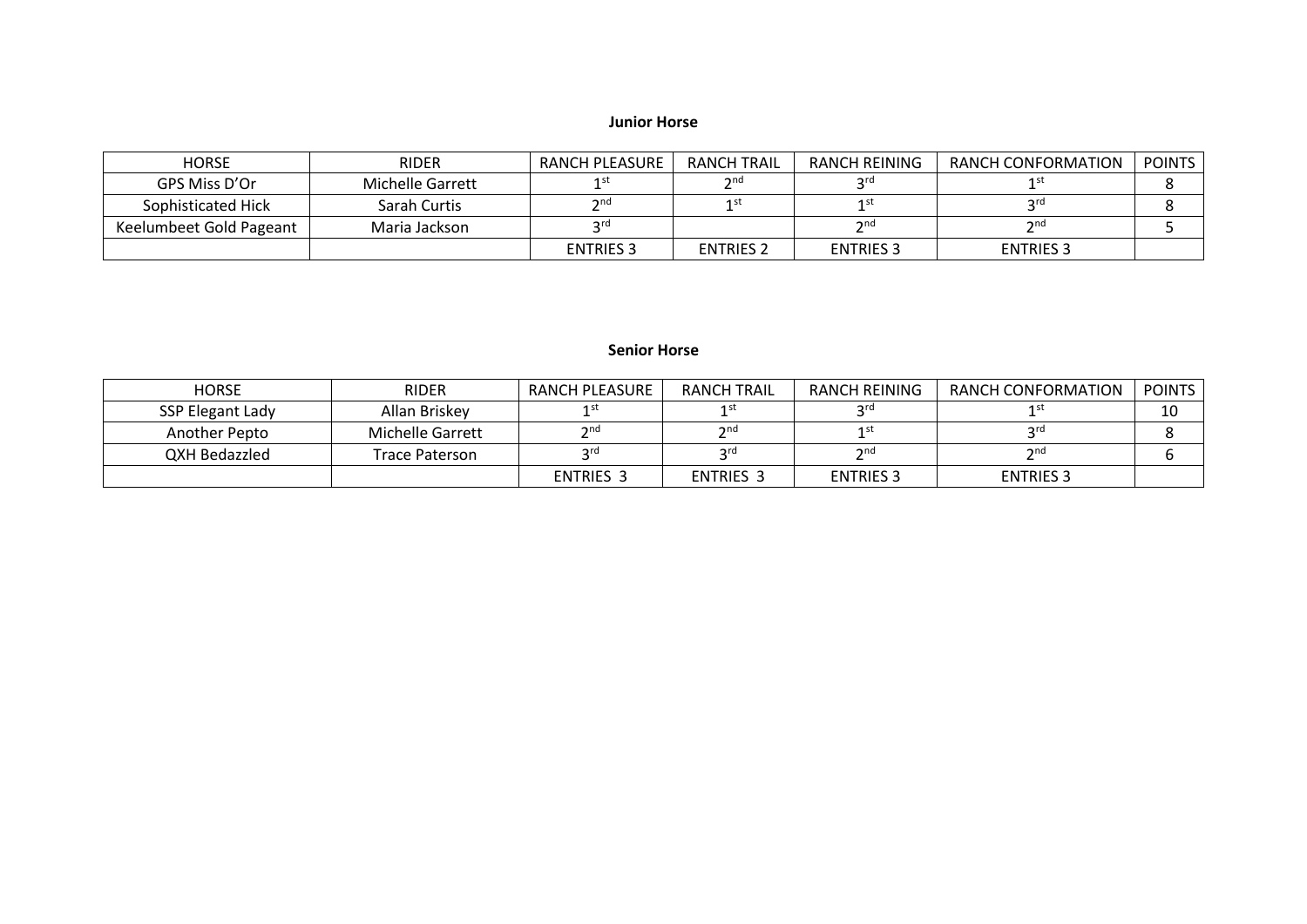#### **NEQHA SHOW RESULTS**

## **HALTER**

# **Date: 24TH & 25th October 2020 Judges Name: Don Northey**

## ANY OTHER BREED HALTER

| CLASS          | 'LACING<br><b>D</b> | <b>HUBCE</b><br>ொட | <b>FR</b><br><b>IUN</b><br>HANI | <b>POINT'</b> |
|----------------|---------------------|--------------------|---------------------------------|---------------|
| Gelding<br>46. | 1 S L               | Mango<br>Mandalong | . Power<br>Jylan.               |               |

#### AQHA HALTER

| <b>CLASS</b>                  | <b>PLACING</b>  | <b>HORSE</b>                   | <b>HANDLER</b>        | <b>POINTS</b> |
|-------------------------------|-----------------|--------------------------------|-----------------------|---------------|
| 48.2 & 3YO Filly              | $1^{\rm st}$    | Morganlee Disco Hotti          | Vicki White           | 2             |
|                               | 2 <sub>nd</sub> | <b>GPS One Posh Moment</b>     | Michelle Garrett      |               |
| 49. 4Yr and over Mare         | 1 <sup>st</sup> | GPS Miss D'Or                  | Michelle Garrett      | 1             |
| 51.2 & 3YO Colt               | $1^{\rm st}$    | <b>GPS One Mighty Moment</b>   | Michelle Garrett      | $\mathbf{1}$  |
| 54. 2 & 3YO Gelding           | 1 <sup>st</sup> | <b>QXH You Cant Touch This</b> | <b>Trace Paterson</b> | 1             |
| 55. 4Yr & over Gelding        | 1 <sup>st</sup> | QXH Bedazzled                  | <b>Trace Paterson</b> | 3             |
|                               | 2 <sub>nd</sub> | <b>Tigers Sweet Invite</b>     | Stephanie Watson      | 2             |
|                               | 3 <sup>rd</sup> | U Werent Invited               | Kiara LeCerf          |               |
| <b>CHAMPION &amp; RESERVE</b> |                 | QXH Bedazzled                  | <b>Trace Paterson</b> |               |
|                               |                 | <b>Tigers Sweet invite</b>     | Stephanie Watson      |               |
| <b>GRAND CHAMPION</b>         |                 | <b>GPS One Mighty Moment</b>   | Michelle Garrett      |               |

#### AQHA AMATEUR HALTER

| <b>CLASS</b>                  | <b>PLACING</b>  | <b>HANDLER</b>             | <b>HORSE</b>            | <b>POINTS</b> |
|-------------------------------|-----------------|----------------------------|-------------------------|---------------|
| 56. 3Y & under Amateur        | 1 <sup>st</sup> | <b>Trace Paterson</b>      | QXH You Cant Touch This |               |
| Gelding                       |                 |                            |                         |               |
| 57.4YO & over Amateur         | 1 <sup>st</sup> | <b>Trace Paterson</b>      | QXH Bedazzled           |               |
| Gelding                       |                 |                            |                         |               |
|                               | 2 <sub>nd</sub> | <b>Tigers Sweet Invite</b> | Stephanie Watson        |               |
| <b>CHAMPION &amp; RESERVE</b> |                 | QXH Bedazzled              | <b>Trace Paterson</b>   |               |
|                               |                 | <b>Tigers Sweet Invite</b> | Stephanie Watson        |               |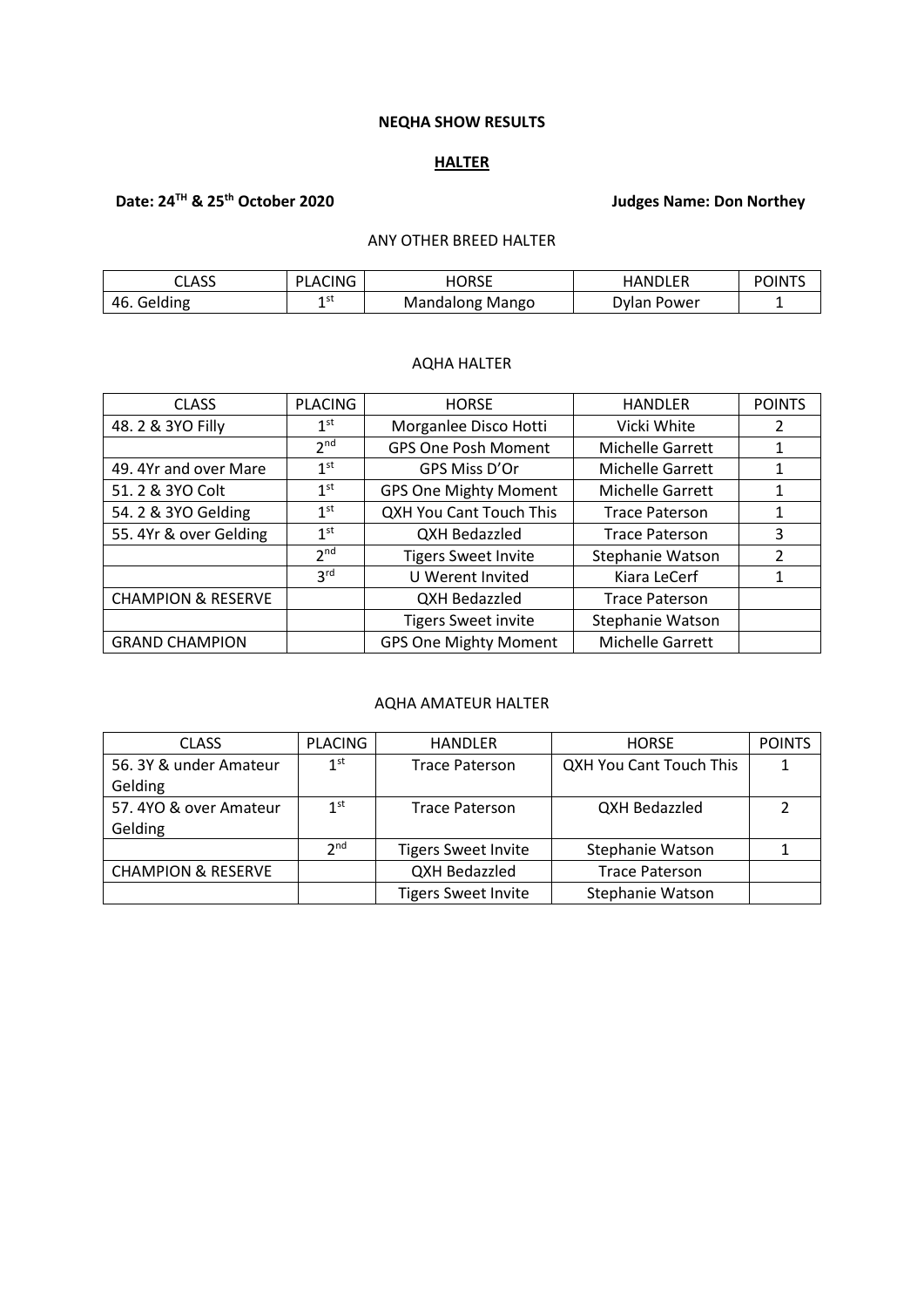#### PHAA HALTER

| <b>CLASS</b>                  | <b>PLACING</b>  | <b>HORSE</b>                 | <b>HANDLER</b>                | <b>POINTS</b>  |
|-------------------------------|-----------------|------------------------------|-------------------------------|----------------|
| 63. 2yr & 3Yr Filly           | 1 <sup>st</sup> | <b>GP Sheza Goddess</b>      | <b>Frances Coombes</b>        | 1              |
| <b>CHAMPION &amp; RESERVE</b> |                 | <b>GP Sheza Goddess</b>      | <b>Frances Coombes</b>        |                |
| 65.1Yr & Under colt           | 1 <sup>st</sup> | Morganlee Disco Hotti        | <b>Michelle Garrett</b>       | 1              |
| 66. 2yr & 3Yr colt            | 1 <sup>st</sup> | <b>GPS One Mighty Moment</b> | <b>Michelle Garrett</b>       | $\overline{2}$ |
|                               | 2 <sub>nd</sub> | Tally S One Kool Judge       | James Power                   |                |
| <b>CHAMPION &amp; RESERVE</b> |                 | <b>GPS One Mighty Moment</b> | <b>Michelle Garrett</b>       |                |
|                               |                 | Morganlee Disco Hotti        | <b>Michelle Garrett</b>       |                |
| 68. 1Yr & Under Gelding       | 1 <sup>st</sup> | Each to their Roan           | Dylan Hughes/Bradley Williams |                |
| 70. 4Yr & Over Gelding        | 1 <sup>st</sup> | <b>KPM Razor</b>             | Patricia Easey                | $\mathfrak{p}$ |
|                               | 2 <sub>nd</sub> | <b>QXH Bedazzled</b>         | <b>Trace Paterson</b>         | 1              |
| <b>CHAMPION &amp; RESERVE</b> |                 | Each to their Roan           | Dylan Hughes/Bradley Williams |                |
|                               |                 | <b>KPM Razor</b>             | Patricia Easey                |                |
| <b>GRAND CHAMPION PAINT</b>   |                 | <b>GP Sheza Goddess</b>      | <b>Frances Coombes</b>        |                |

#### PHAA AMATEUR HALTER

| <b>CLASS</b>                  | <b>PLACING</b> | <b>HANDLER</b>          | <b>HORSE</b>           | <b>POINTS</b> |
|-------------------------------|----------------|-------------------------|------------------------|---------------|
| 71. 3Yr & Under Filly         | 1st            | <b>GP Sheza Goddess</b> | <b>Frances Coombes</b> |               |
| 73. 3Yr & Under Colt          | 1st            | Tally S One Kool Judge  | James Power            |               |
| 76.4Yr & Over Gelding         | 1st            | QXH Bedazzled           | <b>Trace Paterson</b>  |               |
| <b>CHAMPION &amp; RESERVE</b> |                | <b>GP Sheza Goddess</b> | <b>Frances Coombes</b> |               |
|                               |                | QXH Bedazzled           | <b>Trace Paterson</b>  |               |

#### PAINT BRED HALTER

| <b>CLASS</b>                  | <b>PLACING</b>  | <b>HORSE</b>               | <b>HANDLER</b>   | <b>POINTS</b> |
|-------------------------------|-----------------|----------------------------|------------------|---------------|
| 78.02Yr & 3Yr Filly           | 1 <sup>st</sup> | Morganlee Disco Hotti      | Michelle Garrett |               |
|                               | 2 <sub>nd</sub> | <b>GPS One Posh Moment</b> | Michelle Garrett |               |
| <b>CHAMPION &amp; RESERVE</b> |                 | Morganlee Disco Hotti      | Michelle Garrett |               |
|                               |                 | <b>GPS One Posh Moment</b> | Michelle Garrett |               |
| <b>GRAND CHAMPION</b>         |                 | Morganlee Disco Hotti      | Michelle Garrett |               |
|                               |                 |                            |                  |               |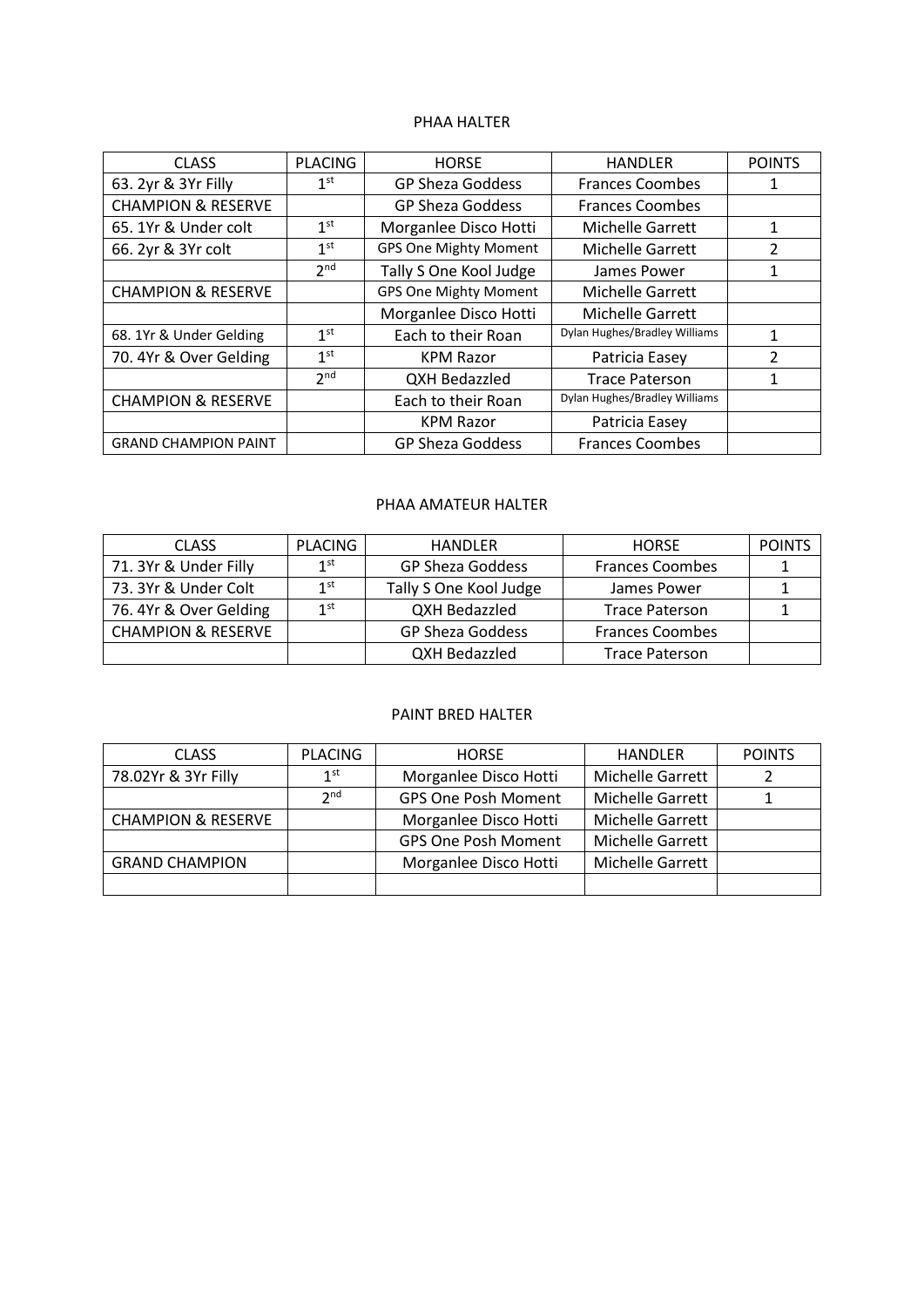#### **NEQHA SHOW RESULTS**

#### **PERFORMANCE**

# **Date: October 24th & 25th 2020 Judge: Don Northey**

#### **33a CLASS: Amateur Reining**

| <b>PLACING</b> | <b>RIDER</b>          | <b>HORSE</b>       | <b>POINTS</b> |
|----------------|-----------------------|--------------------|---------------|
| 1st            | <b>Trace Paterson</b> | QXH Bedazzled      |               |
|                | Sarah Curtis          | Sophisticated Hick | ОP            |
|                |                       |                    |               |

## **33b CLASS: Select Amateur Reining**

| ›LACING     | <b>DIDFD</b>   | INDEE                     | dints |
|-------------|----------------|---------------------------|-------|
| DГ          |                | .                         | DC    |
| l c+<br>ᆂᇰᄔ | Webb<br>sandi' | Whizz<br>ustom<br>stonlee |       |

#### **34a CLASS: Junior Horse Reining**

| <b>PLACING</b>  | HORSE              | RIDER                   | <b>POINTS</b> |
|-----------------|--------------------|-------------------------|---------------|
| 1st             | GPS Miss D'Or      | <b>Michelle Garrett</b> |               |
| 2 <sub>nd</sub> | Sophisticated Hick | Sarah Curtis            |               |

## 34b CLASS: Senior Horse Reining

| <b>PLACING</b> | <b>HORSE</b>         | <b>RIDER</b>          | <b>POINTS</b> |
|----------------|----------------------|-----------------------|---------------|
| 1st            | Another Pepto        | Michelle Garrett      |               |
| 2nd            | <b>QXH Bedazzled</b> | <b>Trace Paterson</b> |               |

## 35 CLASS: All Age Reining

| <b>PLACING</b> | <b>HORSE</b>       | RIDER        | <b>POINTS</b> |
|----------------|--------------------|--------------|---------------|
| 1 c t<br>エンし   | Sophisticated Hick | Sarah Curtis |               |
| 2nd            | و 1<br>ᆠᆦ          |              | DO            |

#### 36 CLASS: Any Handed Ranch Riding

| <b>PLACING</b>     | <b>HORSE</b>              | <b>RIDER</b>      | <b>POINTS</b> |
|--------------------|---------------------------|-------------------|---------------|
| 1st                | My Gunscocked             | Allan Briskev     |               |
| $\mathsf{\sim}$ nd | Vegas                     | Sophie Cunico     |               |
| ord                | Moonglade Smoke My Sportz | Melissa Torbrugge |               |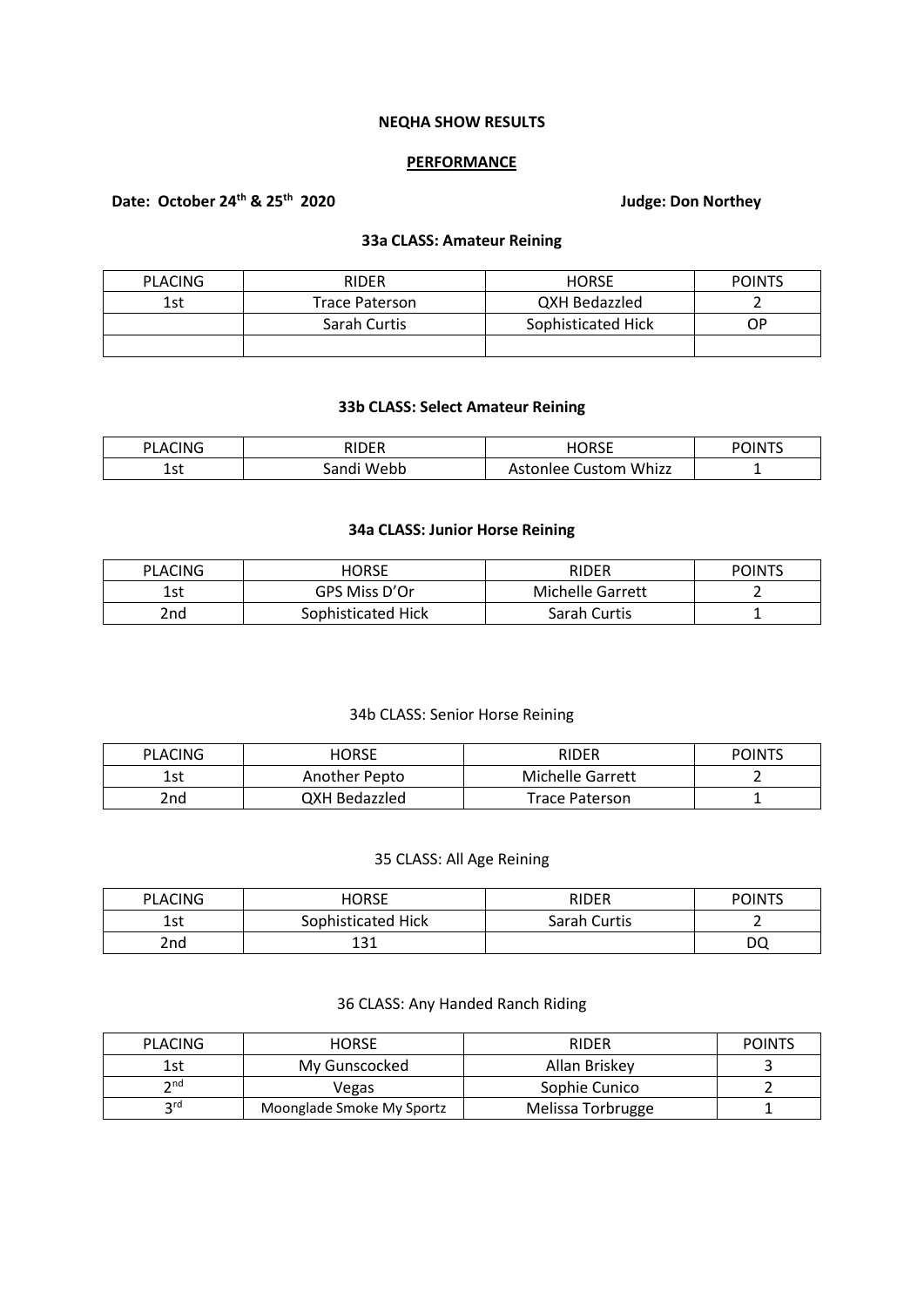## 37 CLASS: Beginner Ranch Riding

| <b>PLACING</b> | <b>RIDER</b>      | <b>HORSE</b>              | <b>POINTS</b> |
|----------------|-------------------|---------------------------|---------------|
| 1st            | Sophie Cunico     | Vegas                     |               |
| 2nd            | Kiara Le Cerf     | U Werent Invited          |               |
| ord            | Melissa Torbrugge | Moonglade Smoke My Sportz |               |

## 39a CLASS: Amateur Ranch Riding

| <b>PLACING</b> | <b>RIDER</b>          | <b>HORSE</b>       | <b>POINTS</b> |
|----------------|-----------------------|--------------------|---------------|
| 1st            | <b>Trace Paterson</b> | QXH Bedazzled      |               |
| 2nd            | Sarah Curtis          | Sophisticated Hick |               |
| <b>2rd</b>     | 131                   |                    | DC            |

## 39b CLASS: Select Amateur Ranch Riding

| CING<br>DI.<br>A' | 11.nr        | $I$ $O$ $D$ $C$ $F$<br>- רי | $\triangle$ $1N$ <sup>T</sup><br>- DC |
|-------------------|--------------|-----------------------------|---------------------------------------|
| $70 +$<br>ᅩつし     | Webb<br>andi | Whiz<br>ustom<br>lee        | -                                     |

## 40a CLASS: Junior Horse Ranch Riding

| <b>PLACING</b> | HORSE              | RIDER            | <b>POINTS</b> |
|----------------|--------------------|------------------|---------------|
| 1st            | Sophisticated Hick | Sarah Curtis     |               |
| 2nd            | GPS Miss D'Or      | Michelle Garrett |               |

#### 40b CLASS: Senior Horse Ranch Riding

| <b>PLACING</b> | HORSE         | RIDER                 | <b>POINTS</b> |
|----------------|---------------|-----------------------|---------------|
| 1 ct<br>ᅩコ     | QXH Bedazzled | <b>Trace Paterson</b> |               |
| ን nd           | Another Pepto | Michelle Garrett      |               |

## 41 CLASS: All Age Ranch Riding

| $\sim$<br>DΙ<br>١N١<br>A<br>∼ | <b>HORSE</b><br>ᢇ     | <b>DINED</b><br>--                   | POINT <sup>e</sup> |
|-------------------------------|-----------------------|--------------------------------------|--------------------|
| 1.4<br>຺⊥ວເ                   | Hick<br>cated<br>r 17 | $\sim$ non<br>Curtis<br>Jai<br>ا ۵۱. | -                  |

#### 107 CLASS: Led Hack

| <b>CING</b><br>DΙ<br>u Au | HANDI FR                  | iorse                      | <b>POINT'</b> |
|---------------------------|---------------------------|----------------------------|---------------|
| 1.4<br>ᅩఎ                 | Watson<br>nanie<br>-steph | <b>Tigers Sweet Invite</b> | -             |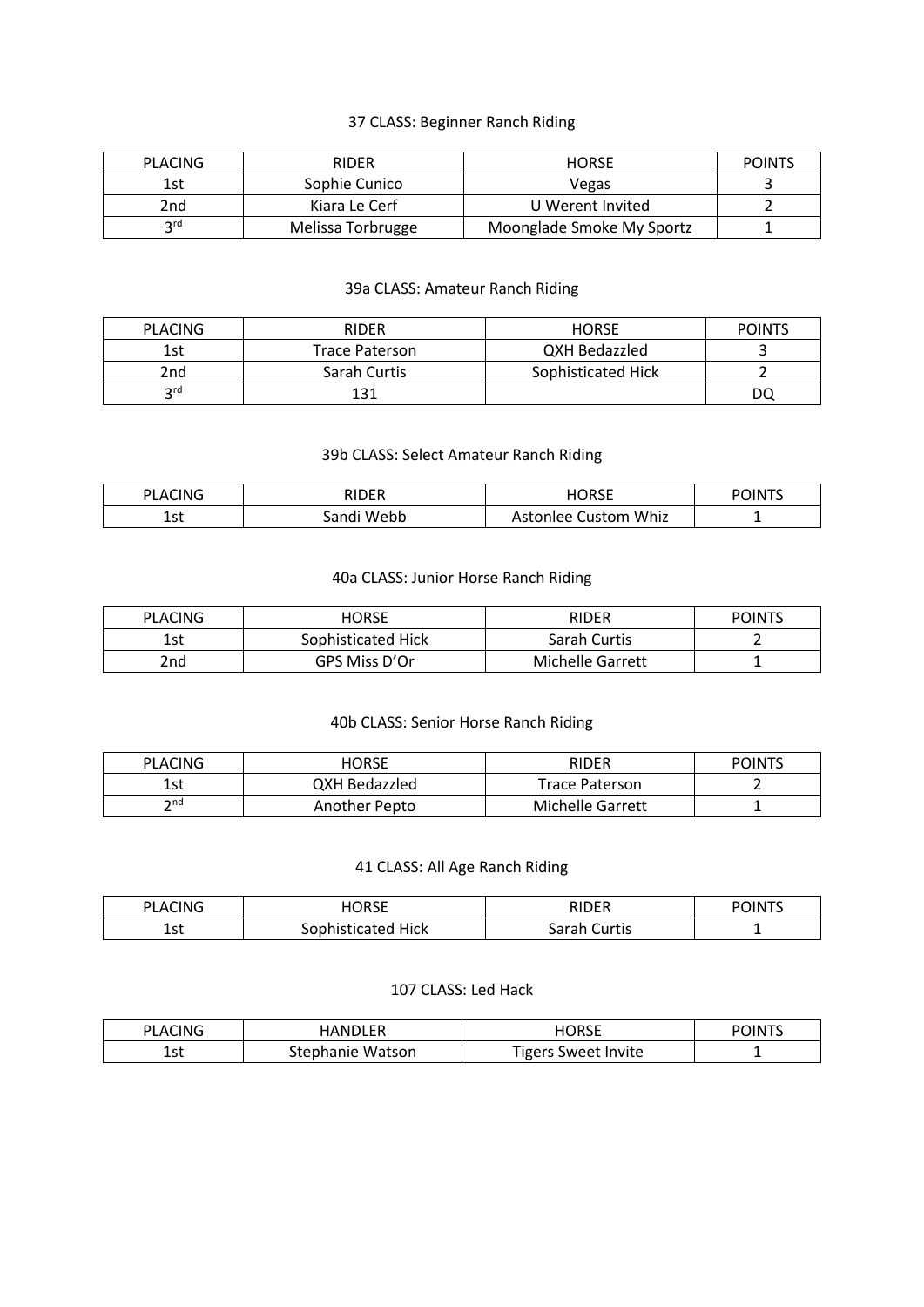#### 108 CLASS: Led Hack/Show Hunter

| <b>PLACING</b> | <b>HANDLER</b> | <b>HORSE</b>     | <b>POINTS</b> |
|----------------|----------------|------------------|---------------|
| 1 st           | Kiara LeCerf   | U Werent Invited |               |
| ንnd            | KPM Razor      | Patricia Easey   |               |

## 109 CLASS: Yearling Hunter In Hand

| PLACING   |                    | <b>HANDLER</b>                | רוחור ה |
|-----------|--------------------|-------------------------------|---------|
| ร~<br>ᅩᇰᇈ | Each To Their Roan | Dylan Thomas/Bradley Williams |         |

#### 110 CLASS: 2yo Hunter In Hand

| <b>CINC</b><br>PI A1 | <b>IORSE</b>              | ININI ED      | <b>POINT</b> |
|----------------------|---------------------------|---------------|--------------|
| 1. – 1<br>ᅩᇰᄔ        | ally<br>Kool Judge<br>)ne | Power<br>ames |              |

#### 111 CLASS: Junior Horse Hunter In Hand

| <b>CING</b><br>DΙ<br>A | $\mathcal{D}$ RSE                 |                            | <b>POINT<sup>c</sup></b> |
|------------------------|-----------------------------------|----------------------------|--------------------------|
| 1 ∼+<br>ᆦᄀ             | GPS<br>Posh<br>Moment<br>)ne<br>∼ | Garrett<br>– Mich<br>nelle |                          |

#### 112 CLASS: Senior Horse Hunter In Hand

| <b>PLACING</b> | <b>HORSE</b>               | HANDLER          | <b>POINTS</b> |
|----------------|----------------------------|------------------|---------------|
| 1st            | <b>QXH Bedazzled</b>       | Trace Paterson   |               |
| 2nd            | <b>Tigers Sweet Invite</b> | Stephanie Watson |               |
| 3rd            | KPM Razor                  | Patricia Easey   |               |

## 113 CLASS: Beginner/Newcomer Hunter In Hand

| ACING<br>DΙ | .∆NDI FP                       | 1∪b∠t<br>┓<br>ື | <b>POINTS</b> |
|-------------|--------------------------------|-----------------|---------------|
| ו כו        | $\cdot$<br>`ert<br>Vinre<br>01 | Werent Invited  | -             |

## 114 CLASS: Open Walk/Trot Hunter Under Saddle

| <b>PLACING</b> | HORSE                    | RIDER            | <b>POINTS</b> |
|----------------|--------------------------|------------------|---------------|
| 1st            | Lethal Genetics          | Michelle Garrett |               |
| 2nd            | <b>Gentle Persuation</b> | Debbie Baker     |               |

#### 117 CLASS: All Age Hunter Under Saddle

| <b>PLACING</b>  | <b>RIDER</b>           | <b>HORSE</b>      | <b>POINTS</b> |
|-----------------|------------------------|-------------------|---------------|
| 1 st            | Linda Café             | Double Oh Krymsum |               |
| $\mathsf{p}$ nd | Michelle Smith O'Grady | Lethal Genetics   |               |
| ord             | <b>Trace Paterson</b>  | QXH Bedazzled     |               |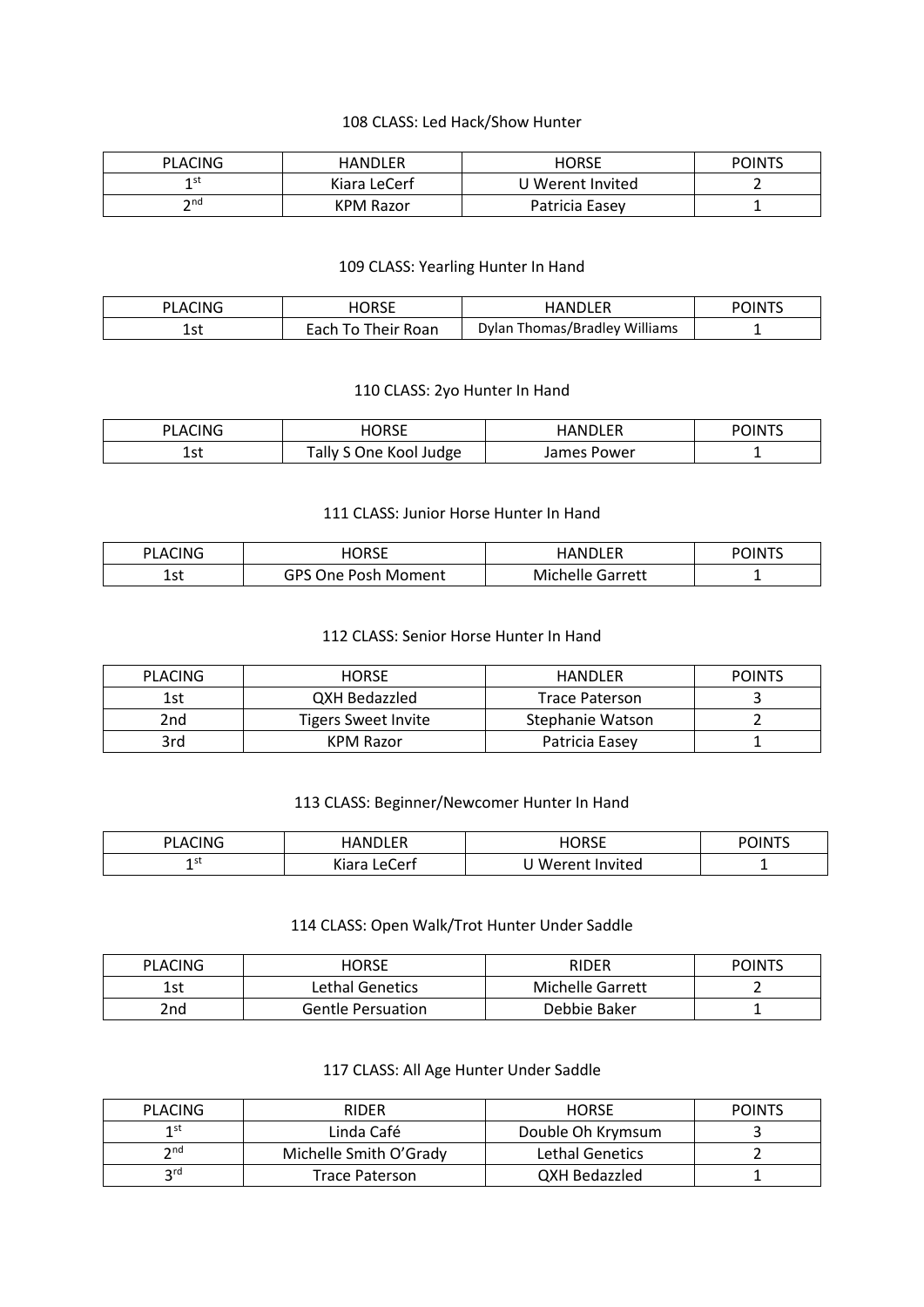## 118 CLASS: Youth (7 to 18) Hunter Under Saddle

| CING<br>PI A | <b>חמות</b><br>. н | I∩RSF<br>∟טושו          | <b>POINT<sup>r</sup></b> |
|--------------|--------------------|-------------------------|--------------------------|
| --<br>ᆂᇰᄔ    | Dvla<br>. Power    | Mango<br>long<br>Mandak |                          |

#### 123. Amateur Hunter Under Saddle

| <b>PLACING</b> | <b>RIDER</b>          | HORSE         | <b>POINTS</b> |
|----------------|-----------------------|---------------|---------------|
| 1 c t<br>ᅩコし   | <b>Trace Paterson</b> | QXH Bedazzled |               |
|                |                       |               |               |

## 124 CLASS: Senior Horse Hunter Under Saddle

| <b>PLACING</b> | <b>HORSE</b>             | <b>RIDER</b>           | <b>POINTS</b> |
|----------------|--------------------------|------------------------|---------------|
| 1st            | Double Oh Krymsum        | Linda Café             |               |
| 2nd            | <b>Lethal Genetics</b>   | Michelle Smith O Grady |               |
| 3rd            | <b>QXH Bedazzled</b>     | <b>Trace Paterson</b>  |               |
| 4th            | <b>Gentle Persuation</b> | Debbie Baker           |               |

#### 125 CLASS: Select Amateur Hunter Under Saddle

| <b>PLACING</b> | <b>RIDER</b> | <b>HORSE</b>             | <b>POINTS</b> |
|----------------|--------------|--------------------------|---------------|
| 1st            | Linda Café   | Double Oh Krymsum        |               |
| 2nd            | Debbie Baker | <b>Gentle Persuation</b> |               |

## 127 CLASS: Amateur Hunt Seat Equitation

| <b>SCING</b><br>PI ∆r | <b>RIDER</b><br>. | iorse                          | <b>POINT'</b> |
|-----------------------|-------------------|--------------------------------|---------------|
| 1 ~+<br>ᅩఎເ           | race<br>'aterson  | QXH<br>hzzled –<br><b>Bena</b> |               |

## 129 CLASS: Select Amateur Hunt Seat Equitation

| <b>PLACING</b> | <b>RIDER</b> | <b>HORSE</b>             | <b>POINTS</b> |
|----------------|--------------|--------------------------|---------------|
| 1st            | Linda Café   | Double Oh Krymsum        |               |
| 2nd            | Debbie Baker | <b>Gentle Persuation</b> |               |

## 132 CLASS: Youth Ridden Hack

| CING<br>ומ<br>Λ<br>- | $\sim$ $\sim$ $\sim$ $\sim$<br>ハソレ | <b>DIDED</b>  | <b>POINTS</b> |
|----------------------|------------------------------------|---------------|---------------|
| ารเ                  | Mango                              | Power         |               |
| -                    | <b>Mandalong</b>                   | $\mathcal{U}$ |               |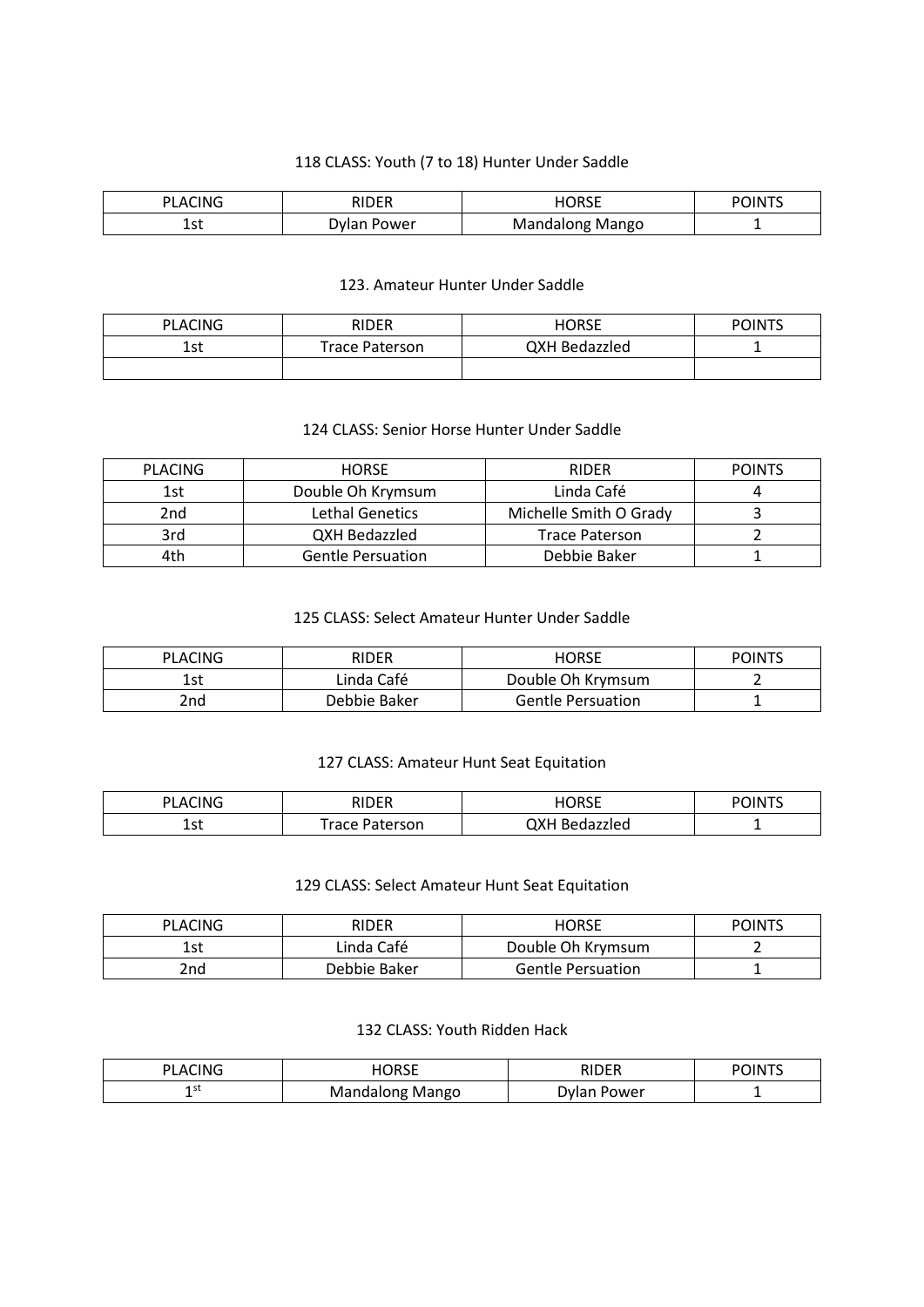#### 135 CLASS: Youth Show Hunter

| $\sim$<br>DI<br>'N<br>А | ,,,,<br>. J L | ,,,,,      | $\cdots$<br>חו |
|-------------------------|---------------|------------|----------------|
| 1 .L<br>، ت ۲<br>- -    | Mango<br>סחר  | 'ower<br>. | -              |

#### 139 CLASS: 2Yr Old Led Trail

| LACING<br>ומ | <b>IORSE</b>            | RIDER            | <b>POINT'</b> |
|--------------|-------------------------|------------------|---------------|
| 1 S L<br>    | Tally<br>One Kool Judge | . Power<br>James | -             |

## 141 CLASS: Open Walk/Jog Trail

| $\sim\cdot\cdot\cdot$<br>DI<br>Λ | <b>DIDED</b> | 10000<br>_____  | $ -$<br>IN<br>് ഗ |
|----------------------------------|--------------|-----------------|-------------------|
| 1 ~+<br>ᅩコし<br>__                | 3aker<br>.   | uation<br>م - ا | -                 |

# 144 CLASS: All Age Trail

| PLACING | HORSE                   | RIDER             | <b>POINTS</b> |
|---------|-------------------------|-------------------|---------------|
| 1st     | Double Oh Krymsum       | Linda Café        |               |
| ንnd     | Silver Spur Bobs Chance | Natalie Camilleri |               |

#### 146 CLASS: 2Yo Trail

| PLACING | RIDER | <b>IORSE</b><br>nurde | <b>POINTS</b> |
|---------|-------|-----------------------|---------------|
| 1 ~+    | ames  | $\mathsf{r}$ ally     |               |
| ᅩこし     | Power | One Kool Judge        |               |

## 149 CLASS: Beginner Newcomer Trail

| <b>ACING</b><br>PI At | RIDER  | ⊣∩R <f<br>н,<br/>∟טוי</f<br> | <b>POINTS</b> |
|-----------------------|--------|------------------------------|---------------|
| ร ~∔                  | , ower | Mango                        |               |
| ᅩコし                   | wan.   | Mandalong                    |               |

#### 150 CLASS: Amateur Trail

| 'LACING | HORSE                    | RIDER          | <b>POINT<sup>C</sup></b> |
|---------|--------------------------|----------------|--------------------------|
| 1 e t   | $\sim$                   | Camilleri      |                          |
| エンし     | Silvery Spur Bobs Chance | <b>Natalie</b> |                          |

## 151 CLASS: Senior Horse Trail

| <b>PLACING</b> | <b>RIDER</b>      | <b>HORSE</b>             | <b>POINTS</b> |
|----------------|-------------------|--------------------------|---------------|
| 1st            | Linda Café        | Double Oh Krymsum        |               |
| 2nd            | Natalie Camilleri | Silver Spur Bobs Chance  |               |
| ord            | Debbie Baker      | <b>Gentle Persuation</b> |               |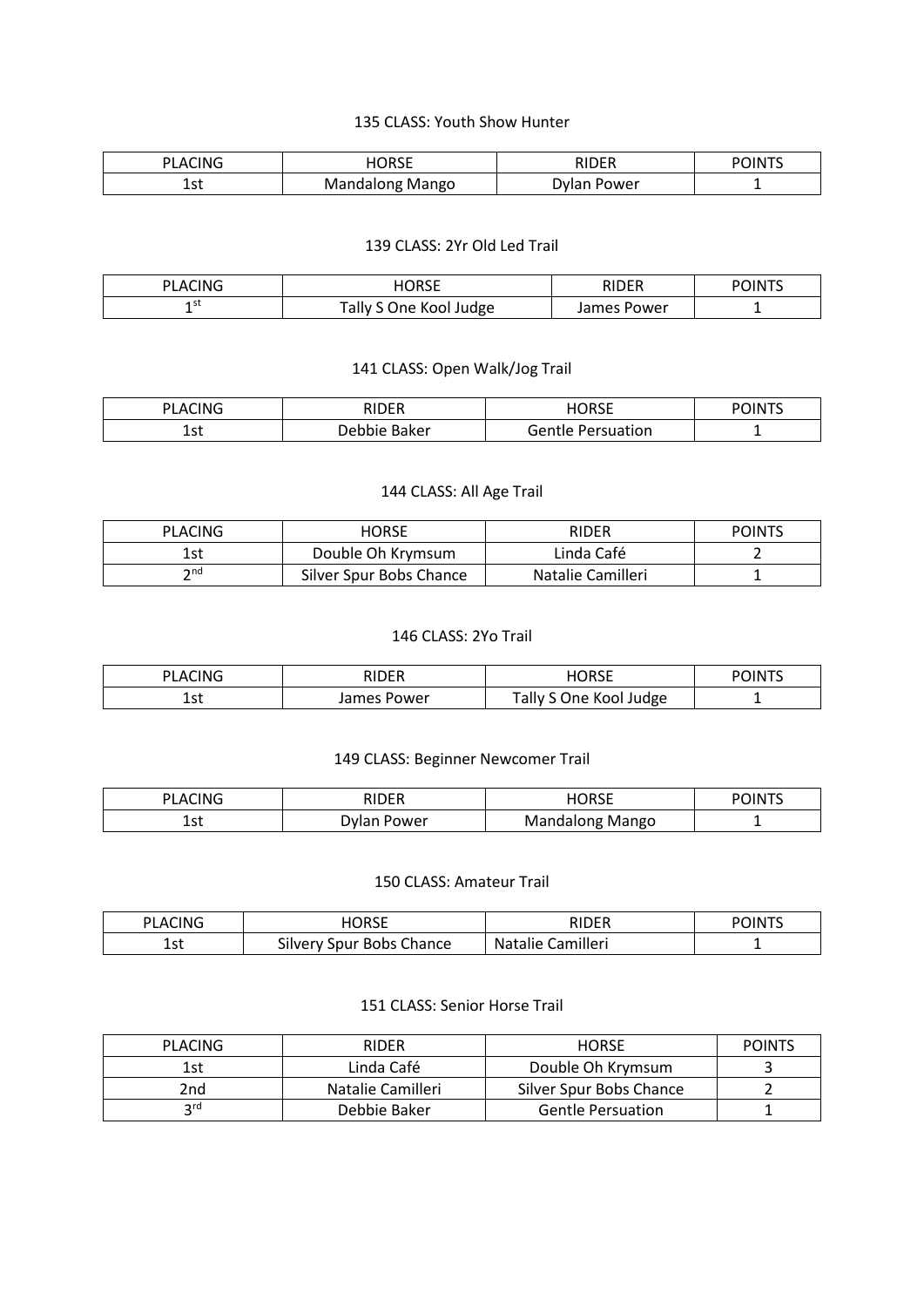#### 152 CLASS: Select Amateur Trail

| <b>PLACING</b> | HORSE                    | RIDER        | <b>POINTS</b> |
|----------------|--------------------------|--------------|---------------|
| l ct<br>エコし    | Double Oh Krymsun        | Linda Café   |               |
| つnd            | <b>Gentle Persuation</b> | Debbie Baker |               |

## 153 CLASS: Open Walk/Jog Western pleasure

| CING<br>ים<br>А<br>∼ | <b>RIDER</b><br>. | <b>HORSE</b> | <b>INTS</b> |
|----------------------|-------------------|--------------|-------------|
| 1.                   | .)ehhie           | Persuation   | -           |
| ᅩఎၬ                  | Baker             | Gentle       |             |

## 155 CLASS: Beginner/Newcomer Walk/Jog Western Pleasure

| CING<br>ומ<br>Λ<br><u>_</u> | <b>RIDER</b><br>. | I∩RSF<br>∟טושו           | <b>POINT'</b> |
|-----------------------------|-------------------|--------------------------|---------------|
| 1.4<br>ᅩఎเ                  | . Power<br>wan    | Mango<br>long.<br>Mandal | -             |

## 157 CLASS: All Age Western Pleasure

| <b>PLACING</b> | <b>RIDER</b>      | <b>HORSE</b>            | <b>POINTS</b> |
|----------------|-------------------|-------------------------|---------------|
| 1st            | Linda Café        | Double Oh Krymsum       |               |
| 2nd            | Natalie Camilleri | Silver Spur Bobs Chance |               |

#### 163 CLASS: Amateur Western Pleasure

| <b>PLACING</b> | <b>RIDER</b>       | HORSE                   | <b>POINTS</b> |
|----------------|--------------------|-------------------------|---------------|
| - 1<br>ᅩこし     | Natallie Camilleri | Silver Spur Bobs Chance |               |

#### 164 CLASS: Senior Horse Western Pleasure

| <b>PLACING</b> | <b>HORSE</b>             | HANDLER           | <b>POINTS</b> |
|----------------|--------------------------|-------------------|---------------|
| 1st            | Double Oh Krymsum        | Linda Café        |               |
| 2nd            | Silver Spur Bobs Chance  | Natalie Camilleri |               |
| 3rd            | <b>Gentle Persuation</b> | Debbie Baker      |               |

## 165 CLASS: Select Amateur Western Pleasure

| <b>PLACING</b> | <b>HORSE</b>             | <b>HANDLER</b> | <b>POINTS</b> |
|----------------|--------------------------|----------------|---------------|
| 1st            | Double Oh Krymsum        | Linda Café     |               |
| 2nd            | <b>Gentle Persuation</b> | Debbie Baker   |               |